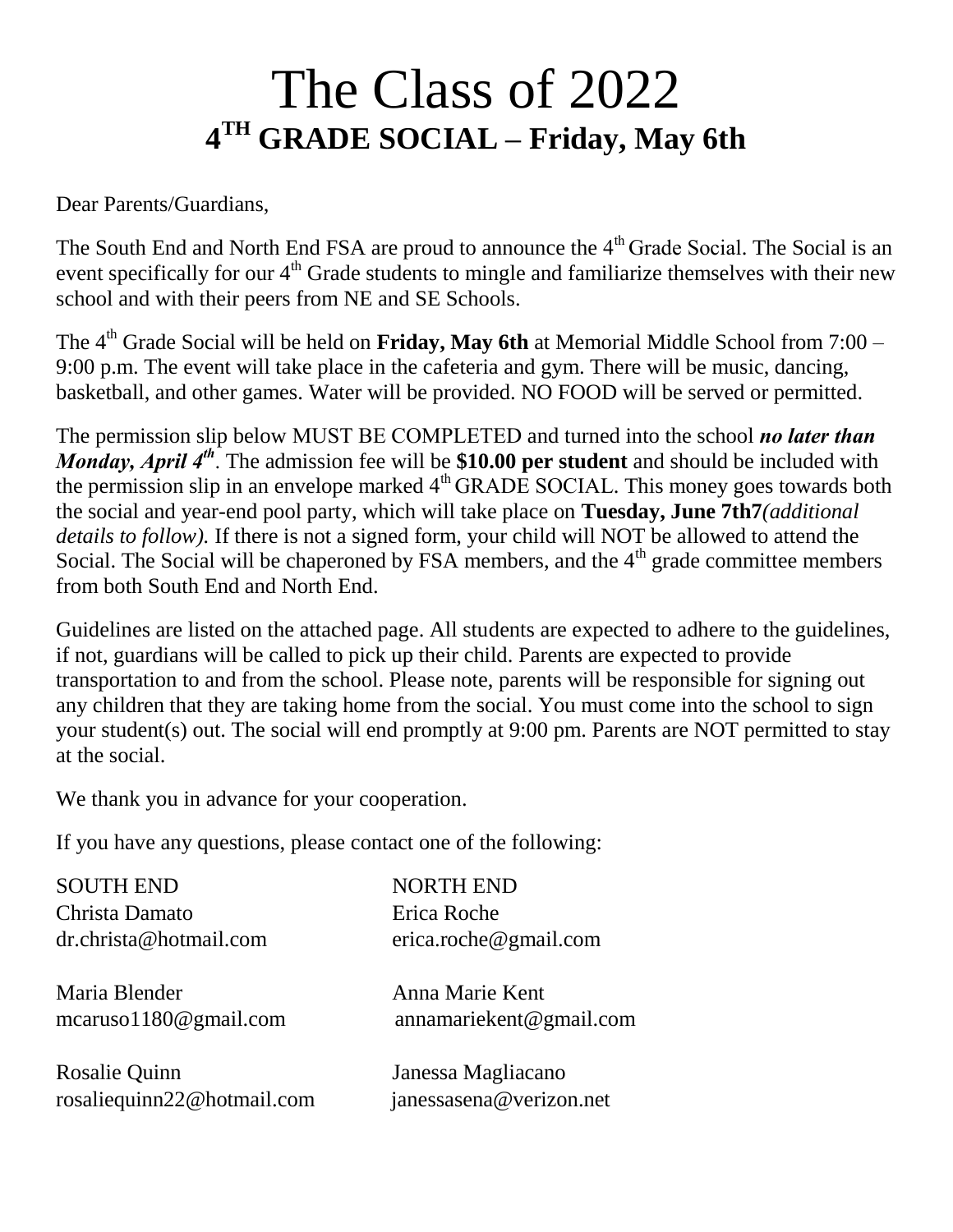## 4 th Grade Social Permission Slip

#### **PLEASE COMPLETE THIS PAGE AND RETURN TO YOUR CHILD'S TEACHER BY WEDNESDAY, APRIL 6th**

#### **(NO ONE will be admitted without a signed permission slip)**

| to attend the $4th$ Grade Social on Friday, May 6, 2022 from 7:00 – 9:00 p.m. at Memorial<br>Middle School                                                                                                                                                                                                                                                                               |  |
|------------------------------------------------------------------------------------------------------------------------------------------------------------------------------------------------------------------------------------------------------------------------------------------------------------------------------------------------------------------------------------------|--|
|                                                                                                                                                                                                                                                                                                                                                                                          |  |
|                                                                                                                                                                                                                                                                                                                                                                                          |  |
|                                                                                                                                                                                                                                                                                                                                                                                          |  |
| Homeroom Teacher's name:                                                                                                                                                                                                                                                                                                                                                                 |  |
| \$10 per child admission fee is enclosed: Cash or Check<br>(checks made payable to NE FSA or SE FSA)                                                                                                                                                                                                                                                                                     |  |
|                                                                                                                                                                                                                                                                                                                                                                                          |  |
| In the event additional chaperones are needed, would you like to volunteer? Approx. 15<br>chaperones per school are needed to chaperone the Social. Volunteers will be chosen through a<br>lottery system and contacted if needed/selected: YES or NO                                                                                                                                    |  |
| If yes, your name: $\frac{1}{\sqrt{1-\frac{1}{2}}}\left\{ \frac{1}{2} + \frac{1}{2} + \frac{1}{2} + \frac{1}{2} + \frac{1}{2} + \frac{1}{2} + \frac{1}{2} + \frac{1}{2} + \frac{1}{2} + \frac{1}{2} + \frac{1}{2} + \frac{1}{2} + \frac{1}{2} + \frac{1}{2} + \frac{1}{2} + \frac{1}{2} + \frac{1}{2} + \frac{1}{2} + \frac{1}{2} + \frac{1}{2} + \frac{1}{2} + \frac{1}{2} + \frac{1}{$ |  |
|                                                                                                                                                                                                                                                                                                                                                                                          |  |
| * I have read and discussed the rules regarding the 4 <sup>th</sup> Grade Social with my child. I understand                                                                                                                                                                                                                                                                             |  |

that all individuals attending the Social must be students of South End or North End's 4<sup>th</sup> Grade Class and that all must adhere to the guidelines. I understand that I must pick up my child if they do not abide by these guidelines.

*Initial Here: \_\_\_\_\_\_\_\_\_\_*

*\_\_\_\_\_\_ Check here if you would like to donate a case of water for the social.*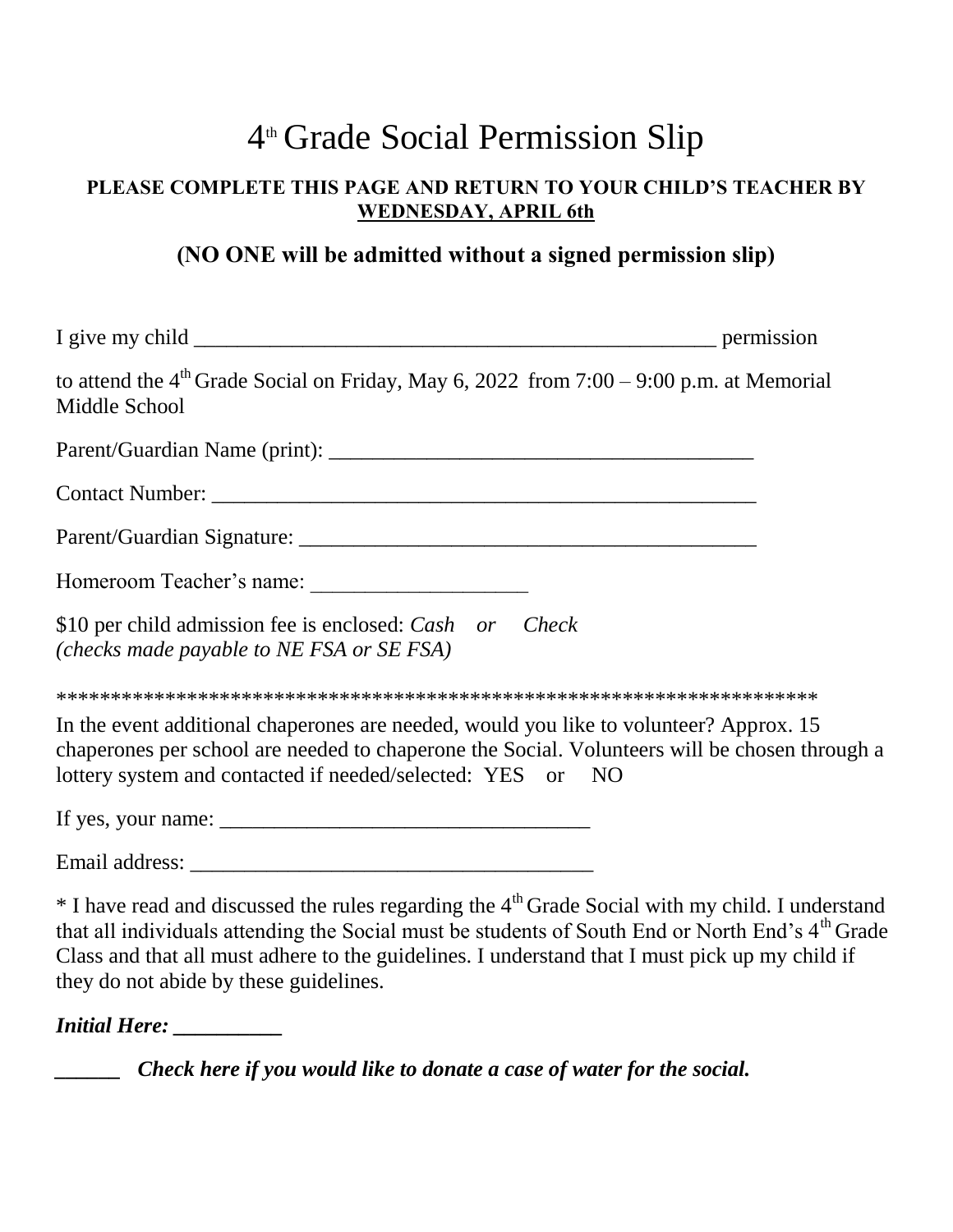### 2022 Fourth Grade Social GUIDELINES

- 1. The Social begins promptly at 7:00pm and ends promptly at 9:00pm. If a student plans to arrive at the Social late, a parent/guardian must come into the building to sign the student in.
- 2. Students attending the Social are not to arrive before 6:55pm.
- 3. Students attending the 4 th Grade Social should go directly to the cafeteria and should not loiter outside the school building. Once a student enters the 4 th Grade Social, he/she must remain inside the building until the end (9:00pm).
- 4. At the end of the 4 th Grade Social, a parent/guardian must sign out any child they are taking home.
- 5. The FSA, Board of Education and parents chaperoning the 4 th Grade Social have the authority to exclude student(s) from the 4 th Grade Social. Any student(s) not exhibiting proper behavior or who are inappropriately dressed will be sent home. The adult in charge will contact the parents to arrange transportation before excluding any student from the 4 th Grade Social.
- 6. In order to protect the privacy of all attendees, we strongly discourage the use of cell phones and electronic devices. Please speak to your child about refraining from taking pictures of other children. The FSA is not responsible for any loss or damage.
- 7. High School and Middle School students are not permitted to attend the 4 th Grade Social. Only students from the NE or  $SE$  4<sup>th</sup> Grade class are permitted.
- 8. Students are not permitted to wear clothing that pose a safety hazard, is in poor taste or does not adhere to the Middle School dress code. A copy of the district dress code is attached. Clothing may not be removed at any time during the 4 th Grade Social.
- 9. Students are not permitted to exhibit provocative behavior (kissing, hugging, dirty dancing, etc.) at any time during the 4 th Grade Social.
- 10. Students are not to damage the property.
- 11. Students are not permitted to be at anyone's lockers during the 4 th Grade Social.